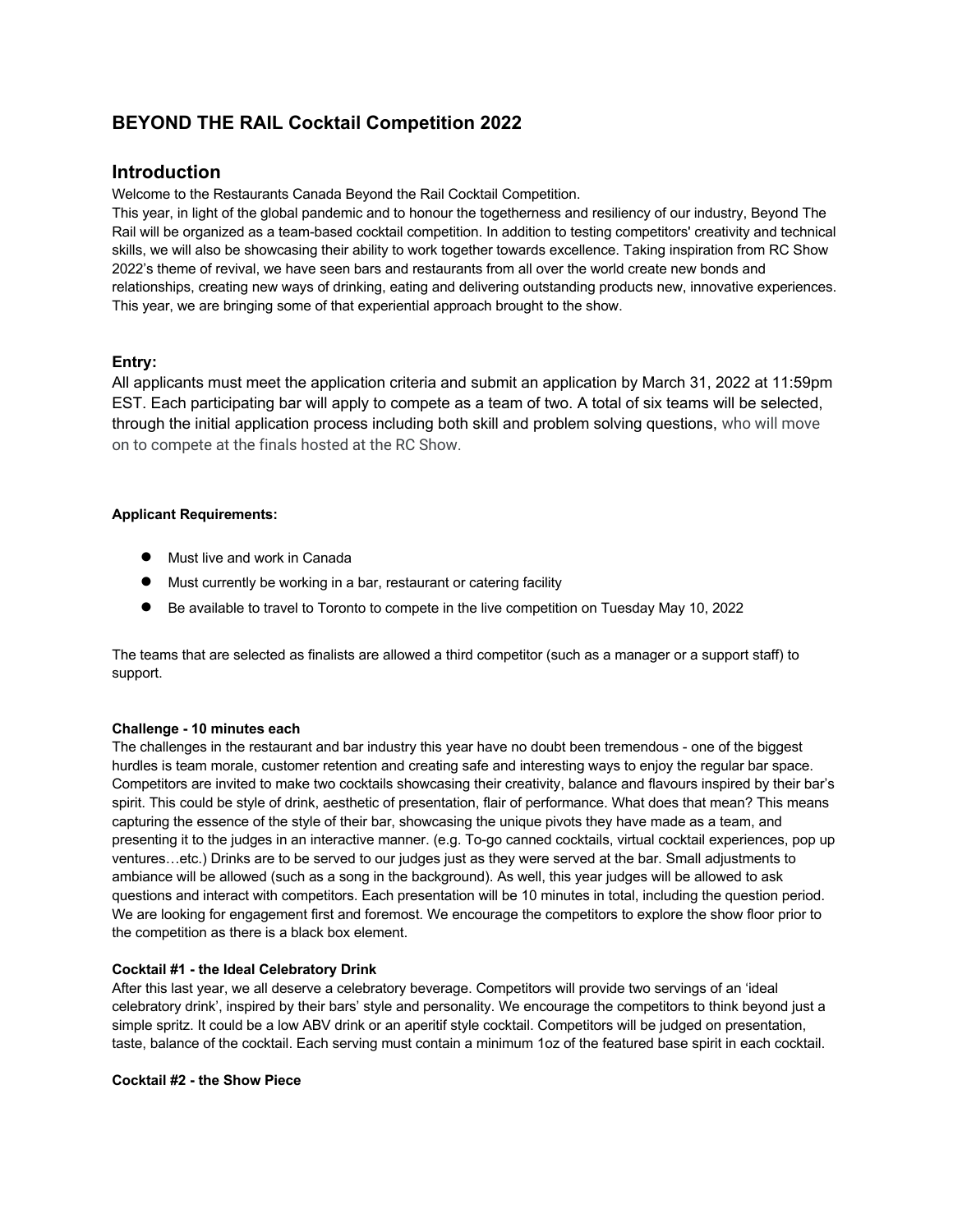This portion of the competition is to showcase teamwork, service and unique presentation in the format of a larger serve. This cocktail should be designed for two to share and should showcase not only your bar's approach for drinks, but your bar's style of showmanship and hospitality. Each serving must contain a minimum 1oz of the featured base spirit, adhering to Onatrio's serving standards.

### **The Twist:**

- Participating teams are able to bring up to **three** proprietary ingredients.
- The spirit selection will be a surprise until they arrive at the RC Show that morning, hailing from the Beam Suntory Portfolio. A small pantry of items as well as supporting additives will be provided if needed.
- There will be **two black box ingredients** that must be included in teams' presentations.
- Both cocktails need to have **at least one ingredient sourced** from the show floor.
- Each presentation needs to have at least one non-edible piece sourced from the show floor (could be glassware, plates, bags, decoration, up to the team).

**Judges:** This will be the year for the judges to be able to bring in some of their personality. During the past competitions, there has been tons of colour commentary that the audience doesn't get to hear. Mimicking the experience of a bar will make the competition even more entertaining as well as more dynamic.

### **General Rules & Information**

- Any violation of these rules, or any acts that display low integrity, poor taste or disrespect for the competition, sponsors or staff may result in disqualification.
- This competition is open to all bartenders in Canada of legal drinking age.
- There is no entry fee for this competition.
- The competition will be held as part of the Bar & Beverage program inside the RC Show
- Finalists must be on location no later than 11am May 10th, 2022
- Competing bartenders are only to use the identified brands as their base spirit for the drink (which will be revealed and randomly assigned at the RC Show). Brands will be selected from the Beam Suntory Portfolio.
- Competing bartenders agree to allow Restaurants Canada and Beam Suntory to use their recipes and drink names in promotional materials of their recipes and drink names to the competition organizers. Bartenders will be fully credited for their recipes in print and digital media whenever possible.
- Be available to travel to Toronto to compete in the live competition on Tuesday, May 10, 2022
- Effective March 1, 2022 vaccine passports will no longer be required to enter indoor settings such as the Enercare Centre.
- The government has declared that to manage COVID-19 over the long-term, public health units can deploy local and regional responses based on local context and conditions. Please check back on a regular basis for updates.

#### **Unforeseen Circumstances**

- In the event of a tie among the finalists during the live competition, the final decision will be made by the head judge.
- In the event that one or more of the final 12 competitors works for one of the pre-selected judges, it is at the sole discretion of Restaurants Canada, Beam Suntory and the RC Show Bar & Beverage curators to determine if it is necessary for the competitor(s) to be judged by a replacement judge, selected at the sole discretion of the event organizers, to ensure fair and impartial evaluation.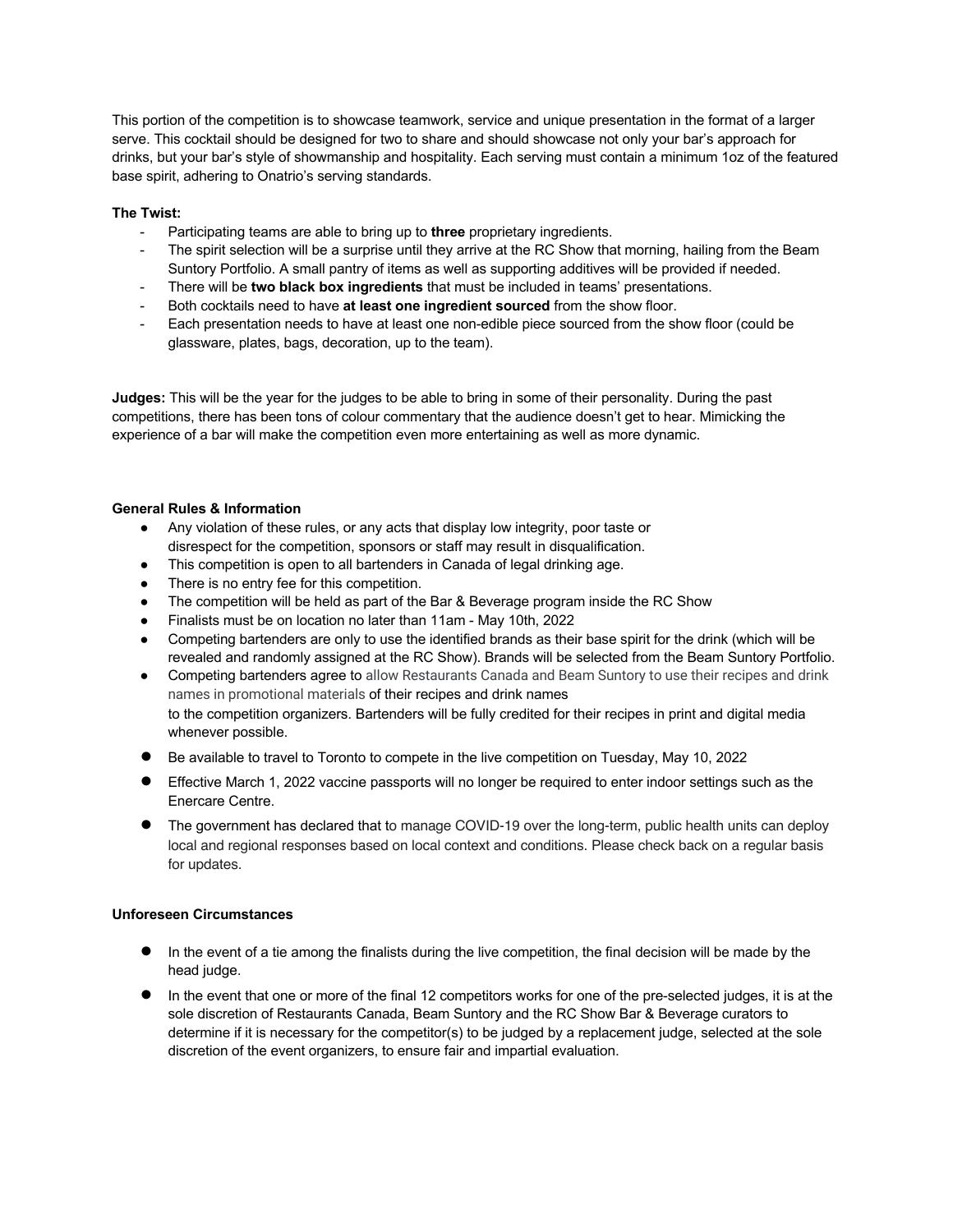- In the event that a competitor is unable to participate in the live competition rounds, their team-mate may select a replacement. In the event a team can not compete, then they will be replaced by the next topscoring team who is available.
- In the event that a pre-selected judge is unable to participate, event organizers, Restaurants Canada and/or Beam Suntory will select a replacement at their sole discretion. If a replacement judge can not be found due to limited time or availability, it is at the sole discretion of event organizers, Restaurants Canada and/or Beam Suntory to decide if the judging continues with a reduced number of judges.
- Should any additional disputes arise that need to be settled, event organizers, Restaurants Canada and Beam Suntory, in consultation with the head judge, will determine a solution at their sole discretion.

# Final Competition Details

- The Final Competition Round will be held on the Bar & Beverage Stage inside the RC Show at the Enercare Centre, 100 Princes' Blvd, Toronto, ON. Finalists must be on location by 11am May 10th, 2022 as the challenge begins at 2pm sharp. Briefing will start at 11:15am sharp, regardless of attendance.
- Any travel or accommodation required is the responsibility of the competing bartenders.
- All finalists will be provided with a badge to gain admission to all three days of the RC Show. The show floor opens daily at 10am. We recommend that competitors check out some of the booths, as this is where the ingredients they are working with will be sourced from.
- At 11:15am sharp, your two base spirits will be revealed, competitors MUST include **one** of your home made ingredients within their two cocktails, **utilize two black box ingredients** and **at least one other additional ingredient**. A map will be provided for RC Show vendors.
- The participating brands are as follows: Maker's Mark Bourbon, Hornitos Tequila, Northern Keep Vodka, Canadian Club Whisky, Sipsmith Gin
- Competitors will have 90 minutes to complete their prep (including sourcing materials from the show floor).
- Competitors are allowed to bring their own tools.
- At 1:30pm, all prep must be completed. All competitors are to step away from their prep, and are encouraged to watch the competition from the front.
- Competitors will be allowed to access the ingredients again when they are ready to present.
- Final teams will present **two** original cocktails for this round.
- The theme for these recipes should be inspired by the spirit of competitors' home bars. The ingredients found on the show floor should also contribute to those themes.
- Competitors can bring up to three home made ingredients and **at least one** must be used in their presentation.
- Each recipe must include at least 1oz (30mL) from the identified spirit brands. Competing brands may not be used as the base spirit.
- The final teams will have a total of ten (10) minutes of "show" time to present their two (2) cocktails. There will also be up to five (5) minutes allowed for each team to set-up beforehand. (15 minutes including set up and presentation)
- Cocktails are **not** to be pre-made. The competing team will stop when the time is completed and the judges will score based on the cocktails served. Judges will deliberate for 2 minutes.
- Final teams are to present their drinks, as well as the completed recipes to the judges.
- The finalists will be evaluated by the judges for their presentation and creativity, skills and their cocktails based on the breakdown listed below.

# Final Round Scoring – Total of 500 Points

## Overall Performance and Presentation – 150 Points

In this category, the bartender should not be just making cocktails, but engaging their audience. They should be able to break down the ingredients they picked pertaining to the drinks, and why it fits into the spirit of their home bar (are the two drinks speaking to each theme?). The bartenders should be confident and sure of their performance,